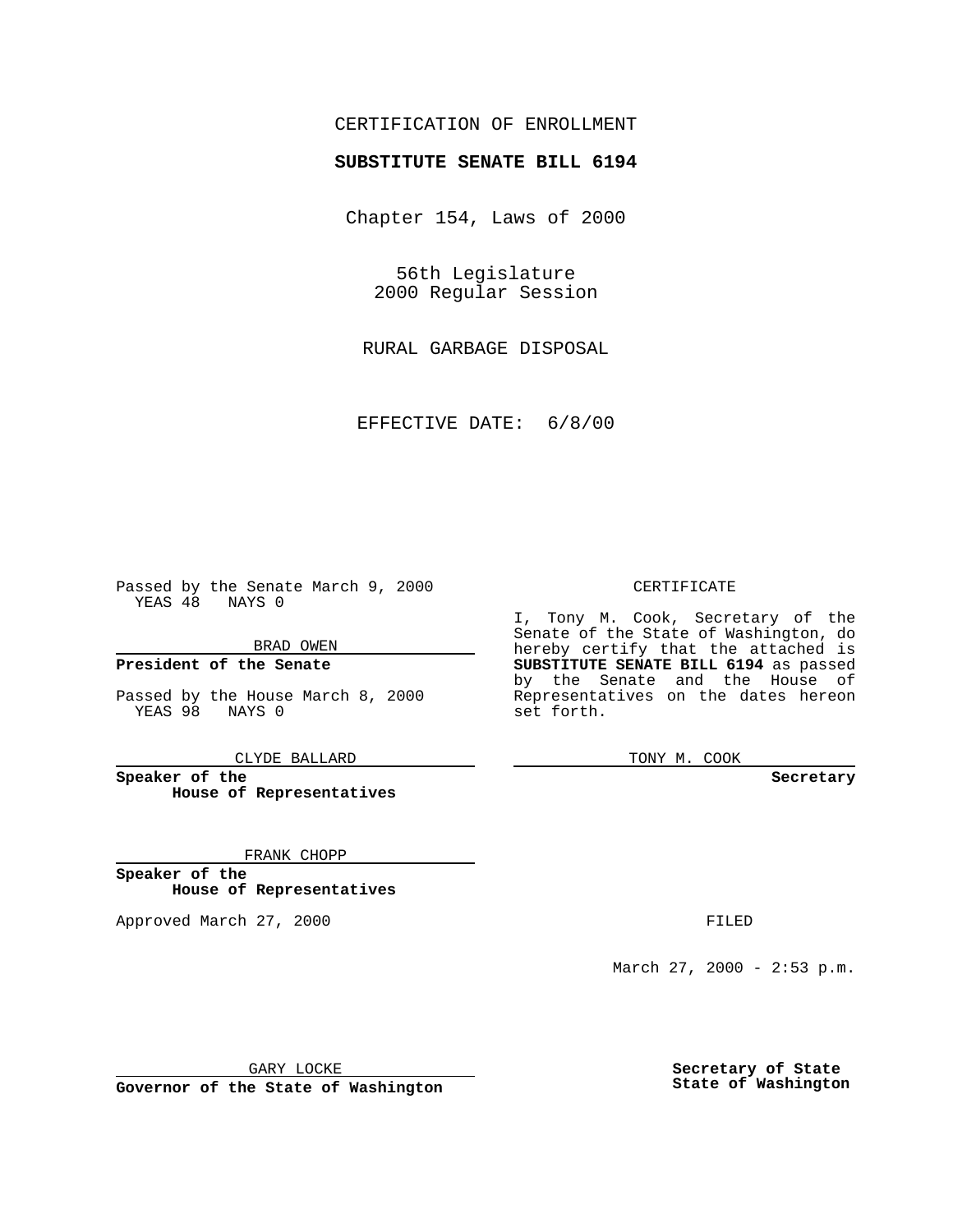## **SUBSTITUTE SENATE BILL 6194** \_\_\_\_\_\_\_\_\_\_\_\_\_\_\_\_\_\_\_\_\_\_\_\_\_\_\_\_\_\_\_\_\_\_\_\_\_\_\_\_\_\_\_\_\_\_\_

\_\_\_\_\_\_\_\_\_\_\_\_\_\_\_\_\_\_\_\_\_\_\_\_\_\_\_\_\_\_\_\_\_\_\_\_\_\_\_\_\_\_\_\_\_\_\_

### AS AMENDED BY THE HOUSE

Passed Legislature - 2000 Regular Session

#### **State of Washington 56th Legislature 2000 Regular Session**

**By** Senate Committee on Natural Resources, Parks & Recreation (originally sponsored by Senators T. Sheldon, Oke, Jacobsen, Stevens, Morton, Rasmussen, Gardner and Spanel)

Read first time 02/01/2000.

1 AN ACT Relating to unlawful rural garbage disposal; amending RCW 2 70.93.030, 70.93.060, 70.95.240, and 46.55.230; and prescribing 3 penalties.

4 BE IT ENACTED BY THE LEGISLATURE OF THE STATE OF WASHINGTON:

5 **Sec. 1.** RCW 70.93.030 and 1998 c 257 s 3 are each amended to read 6 as follows:

7 As used in this chapter unless the context indicates otherwise:

8 (1) "Conveyance" means a boat, airplane, or vehicle;

9 (2) "Department" means the department of ecology;

10  $((2))$   $(3)$  "Director" means the director of the department of 11 ecology;

12  $((+3))$   $(4)$  "Disposable package or container" means all packages or 13 containers defined as such by rules and regulations adopted by the 14 department of ecology;

15  $((+4))$  (5) "Junk vehicle" has the same meaning as defined in RCW 16 46.55.010;

17 (6) "Litter" means all waste material including but not limited to 18 disposable packages or containers thrown or deposited as herein 19 prohibited and solid waste that is illegally dumped, but not including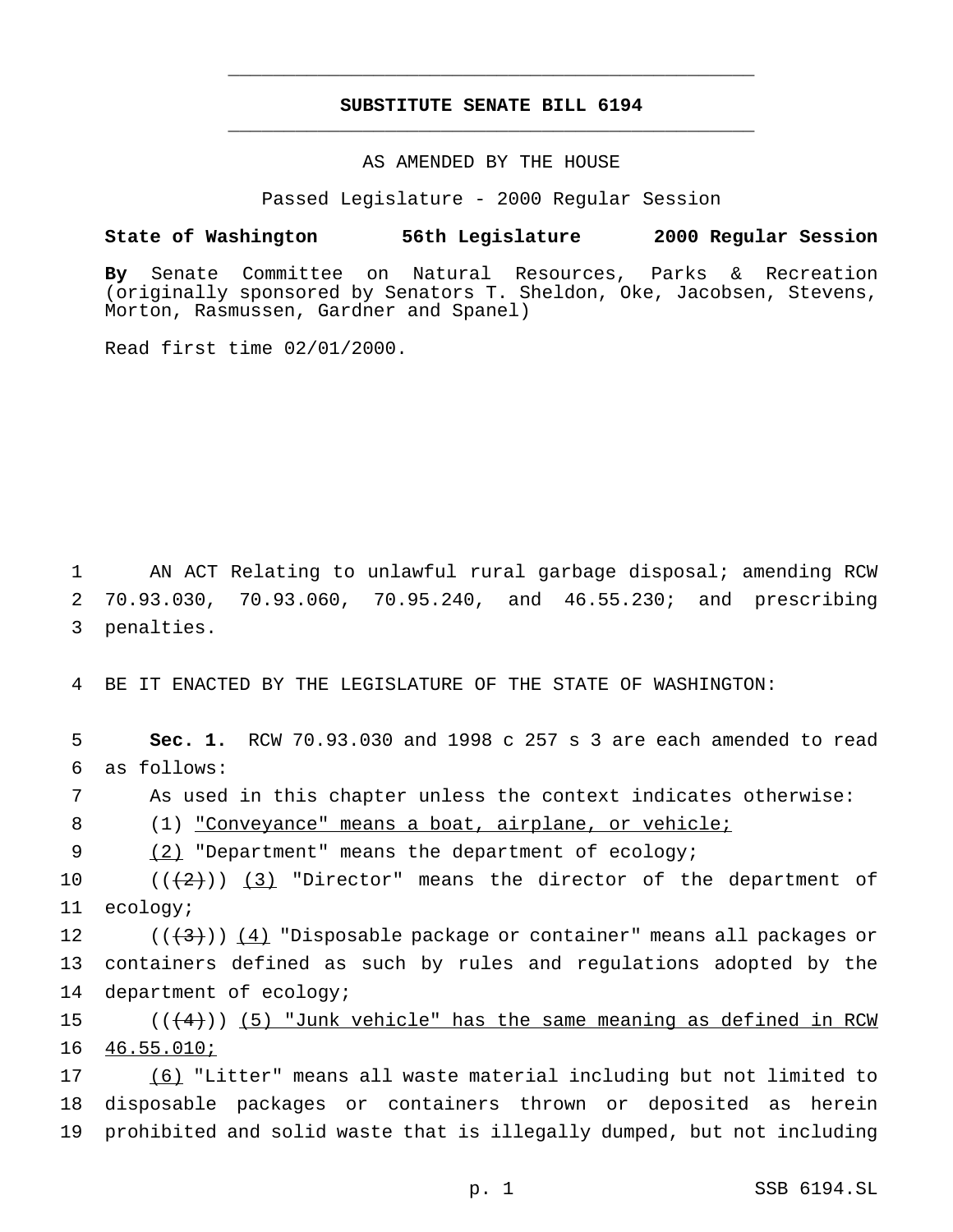the wastes of the primary processes of mining, logging, sawmilling, farming, or manufacturing;

 ( $(\frac{+5}{})$ ) (7) "Litter bag" means a bag, sack, or other container made of any material which is large enough to serve as a receptacle for litter inside the vehicle or watercraft of any person. It is not necessarily limited to the state approved litter bag but must be similar in size and capacity;

 $((+6))$   $(8)$  "Litter receptacle" means those containers adopted by the department of ecology and which may be standardized as to size, shape, capacity, and color and which shall bear the state anti-litter symbol, as well as any other receptacles suitable for the depositing of litter;

 $((\langle 7 \rangle)(9)$  "Person" means any political subdivision, government agency, municipality, industry, public or private corporation, copartnership, association, firm, individual, or other entity whatsoever;

 $((+8))$  (10) "Public place" means any area that is used or held out 18 for use by the public whether owned or operated by public or private interests;

 (11) "Recycling" means transforming or remanufacturing waste materials into a finished product for use other than landfill disposal or incineration;

23  $((+9))$   $(12)$  "Recycling center" means a central collection point for recyclable materials;

  $((+10))$   $(13)$  "To litter" means a single or cumulative act of 26 disposing of litter;

 (14) "Vehicle" includes every device capable of being moved upon a public highway and in, upon, or by which any persons or property is or may be transported or drawn upon a public highway, excepting devices moved by human or animal power or used exclusively upon stationary rails or tracks;

32  $((+11))$   $(15)$  "Waste reduction" means reducing the amount or toxicity of waste generated or reusing materials;

34  $((+12))$   $(16)$  "Watercraft" means any boat, ship, vessel, barge, or 35 other floating craft( $(i \div)$ 

 (13) "Public place" means any area that is used or held out for use 37 by the public whether owned or operated by public or private 38 interests)).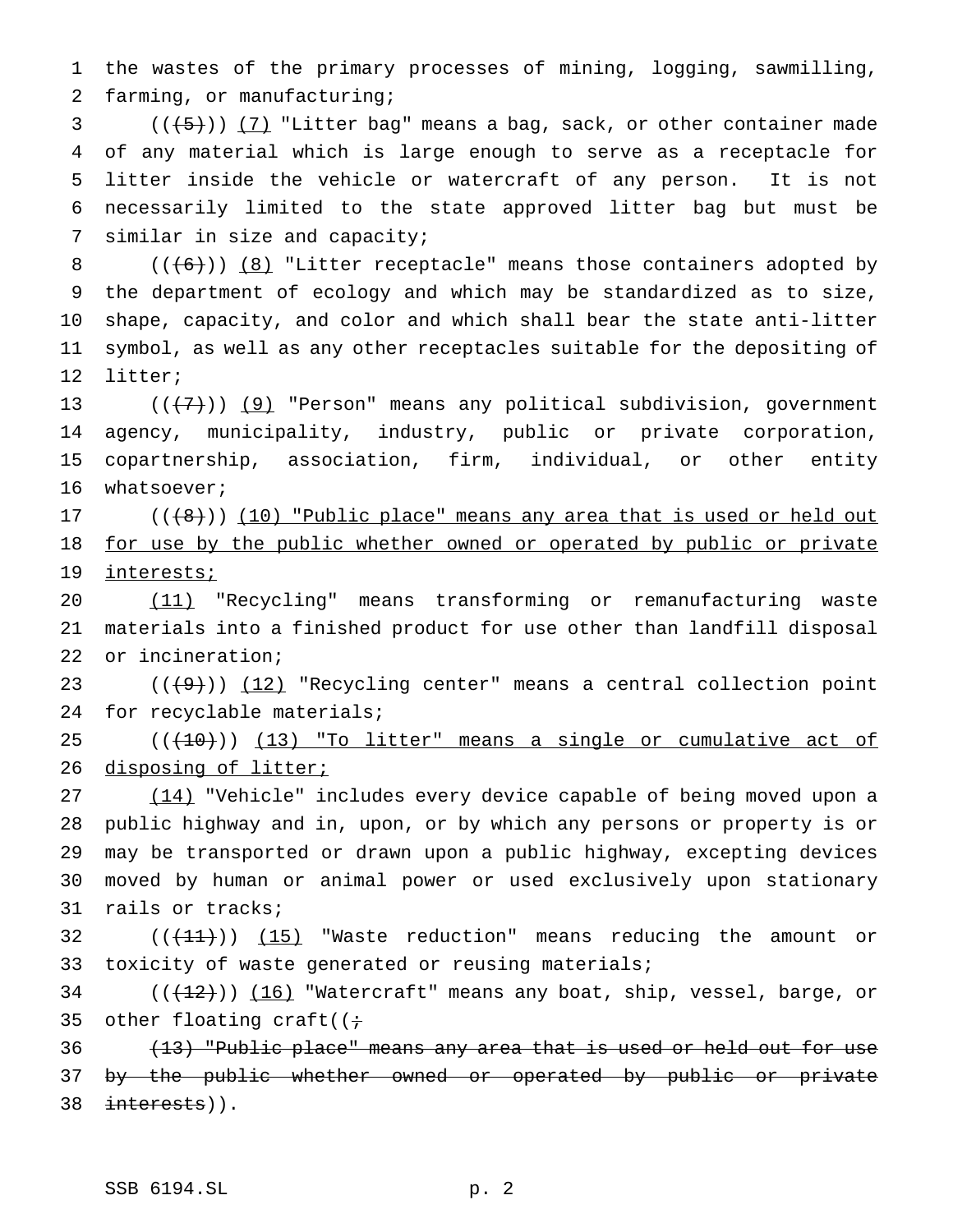**Sec. 2.** RCW 70.93.060 and 1997 c 159 s 1 are each amended to read as follows:

 (1) It is a violation of this section to abandon a junk vehicle upon any property located in an unincorporated area of a county. In addition, no person shall throw, drop, deposit, discard, or otherwise dispose of litter upon any public property in the state or upon private property in this state not owned by him or her or in the waters of this state whether from a vehicle or otherwise including but not limited to any public highway, public park, beach, campground, forest land, recreational area, trailer park, highway, road, street, or alley except:

 (a) When the property is designated by the state or its agencies or political subdivisions for the disposal of garbage and refuse, and the 14 person is authorized to use such property for that purpose;

 (b) Into a litter receptacle in a manner that will prevent litter from being carried away or deposited by the elements upon any part of said private or public property or waters.

 (2)(a) Except as provided in subsection (4) of this section, it is a class 3 civil infraction as provided in RCW 7.80.120 for a person to litter in an amount less than or equal to one cubic foot.

 (b) It is a class 1 civil infraction as provided in RCW 7.80.120 22 for a person to litter in an amount greater than one cubic foot in an 23 incorporated area of a county. Unless suspended or modified by a court, the person shall also pay a litter cleanup fee of twenty-five dollars per cubic foot of litter. The court may, in addition to or in lieu of part or all of the cleanup fee, order the person to pick up and remove litter from the property, with prior permission of the legal owner or, in the case of public property, of the agency managing the property.

 (c) It is a misdemeanor for a person to litter in an amount greater 31 than one cubic foot but less than one cubic yard in an unincorporated 32 area of a county. The person shall also pay a litter cleanup 33 restitution payment equal to twice the actual cost of cleanup, or fifty 34 dollars per cubic foot of litter, whichever is greater. The court shall distribute one-half of the restitution payment to the landowner 36 and one-half of the restitution payment to the law enforcement agency 37 investigating the incident. The court may, in addition to or in lieu 38 of part or all of the cleanup restitution payment, order the person to 39 pick up and remove litter from the property, with prior permission of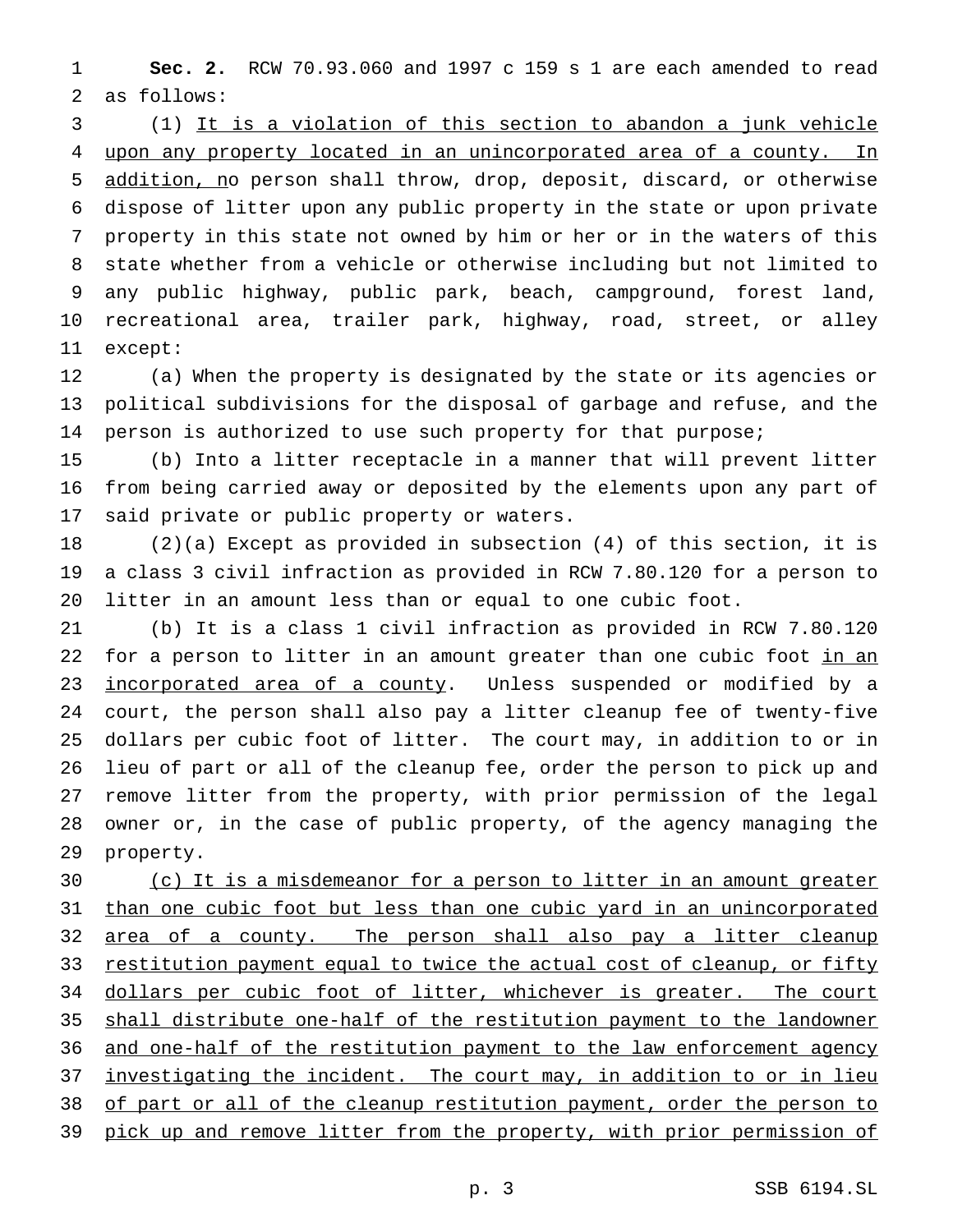1 the legal owner or, in the case of public property, of the agency managing the property. The court may suspend or modify the litter 3 cleanup restitution payment for a first-time offender under this 4 section, if the person cleans up and properly disposes of the litter. (d) It is a gross misdemeanor for a person to litter in an amount of one cubic yard or more in an unincorporated area of a county. The person shall also pay a litter cleanup restitution payment equal to twice the actual cost of cleanup, or one hundred dollars per cubic foot of litter, whichever is greater. The court shall distribute one-half 10 of the restitution payment to the landowner and one-half of the 11 restitution payment to the law enforcement agency investigating the 12 incident. The court may, in addition to or in lieu of part or all of the cleanup restitution payment, order the person to pick up and remove 14 litter from the property, with prior permission of the legal owner or, 15 in the case of public property, of the agency managing the property. The court may suspend or modify the litter cleanup restitution payment 17 for a first-time offender under this section, if the person cleans up 18 and properly disposes of the litter.

 (e) If a junk vehicle is abandoned in violation of this section, RCW 46.55.230 governs the vehicle's removal, disposal, and sale, and the penalties that may be imposed against the person who abandoned the vehicle.

 (3) If the violation occurs in a state park, the court shall, in addition to any other penalties assessed, order the person to perform twenty-four hours of community service in the state park where the violation occurred if the state park has stated an intent to participate as provided in RCW ((43.51.048(2))) 79A.05.050.

 (4) It is a class 1 civil infraction as provided in RCW 7.80.120 for a person to discard, in violation of this section, a cigarette, cigar, or other tobacco product that is capable of starting a fire.

 **Sec. 3.** RCW 70.95.240 and 1998 c 36 s 19 are each amended to read as follows:

 (1) After the adoption of regulations or ordinances by any county, city, or jurisdictional board of health providing for the issuance of permits as provided in RCW 70.95.160, it shall be unlawful for any person to dump or deposit or permit the dumping or depositing of any solid waste onto or under the surface of the ground or into the waters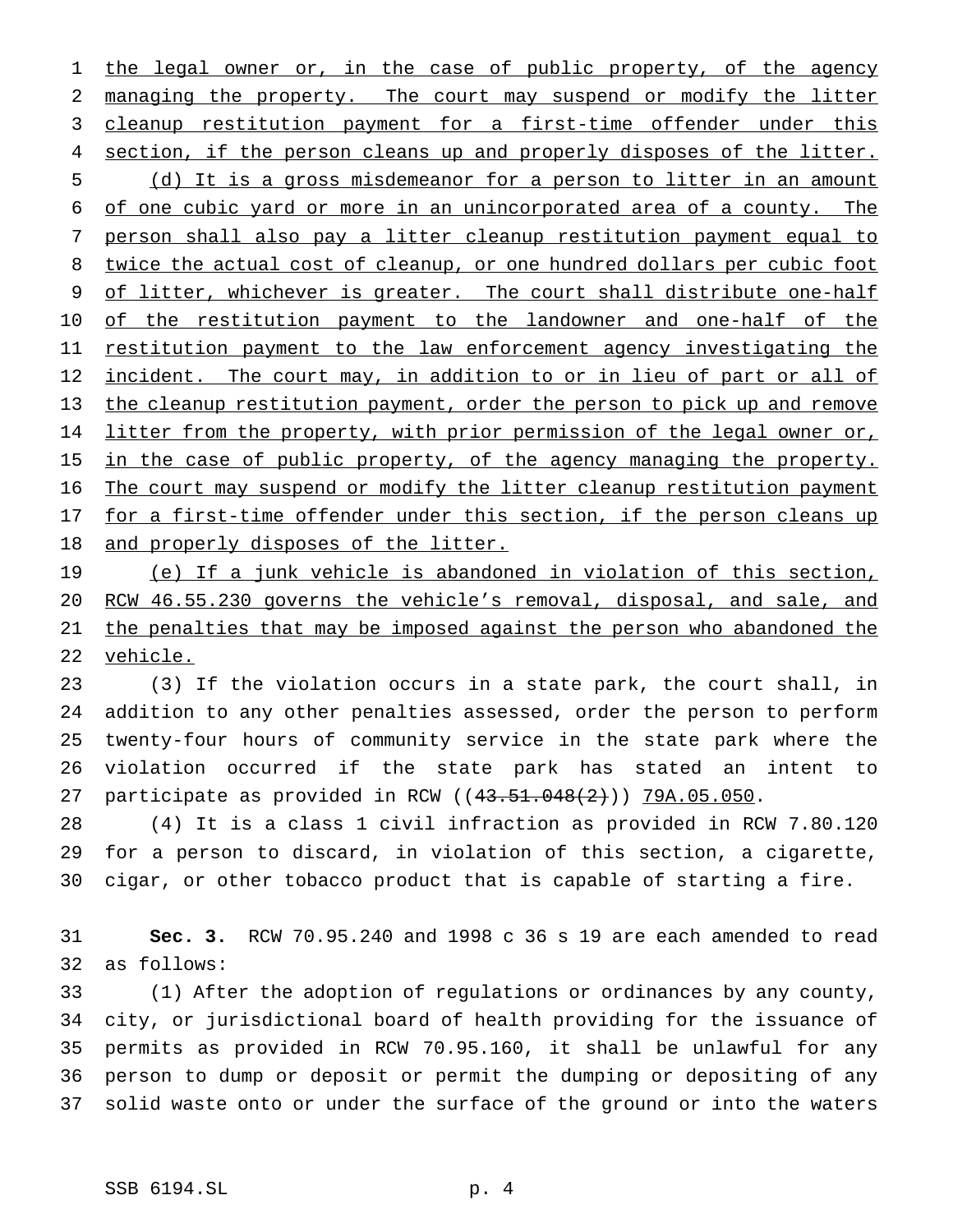of this state except at a solid waste disposal site for which there is a valid permit. This section does not:

 (a) Prohibit a person from dumping or depositing solid waste resulting from his or her own activities onto or under the surface of ground owned or leased by him or her when such action does not violate statutes or ordinances, or create a nuisance;

 (b) Apply to a person using a waste-derived soil amendment that has been approved by the department under RCW 70.95.205; or

 (c) Apply to the application of commercial fertilizer that has been registered with the department of agriculture as provided in RCW 15.54.325, and that is applied in accordance with the standards established in RCW 15.54.800(3).

 (2)(a) It is a class 3 civil infraction as defined in RCW 7.80.120 for a person to litter in an amount less than or equal to one cubic foot.

 (b) It is a class 1 civil infraction as defined in RCW 7.80.120 for 17 a person to litter in an amount greater than one cubic foot in an 18 unincorporated area of a county. Unless suspended or modified by a court, the person shall also pay a litter cleanup fee of twenty-five dollars per cubic foot of litter. The court may, in addition to or in lieu of part or all of the cleanup fee, order the person to pick up and remove litter from the property, with prior permission of the legal owner or, in the case of public property, of the agency managing the property.

25 (c) It is a misdemeanor for a person to litter in an amount greater than one cubic foot but less than one cubic yard in an unincorporated 27 area of a county. The person shall also pay a litter cleanup 28 restitution payment equal to twice the actual cost of cleanup, or fifty 29 dollars per cubic foot of litter, whichever is greater. The court shall distribute one-half of the restitution payment to the landowner and one-half of the restitution payment to the jurisdictional health department investigating the incident. The court may, in addition to 33 or in lieu of part or all of the cleanup restitution payment, order the 34 person to pick up and remove litter from the property, with prior permission of the legal owner or, in the case of public property, of 36 the agency managing the property. The court may suspend or modify the 37 litter cleanup restitution payment for a first-time offender under this 38 section, if the person cleans up and properly disposes of the litter.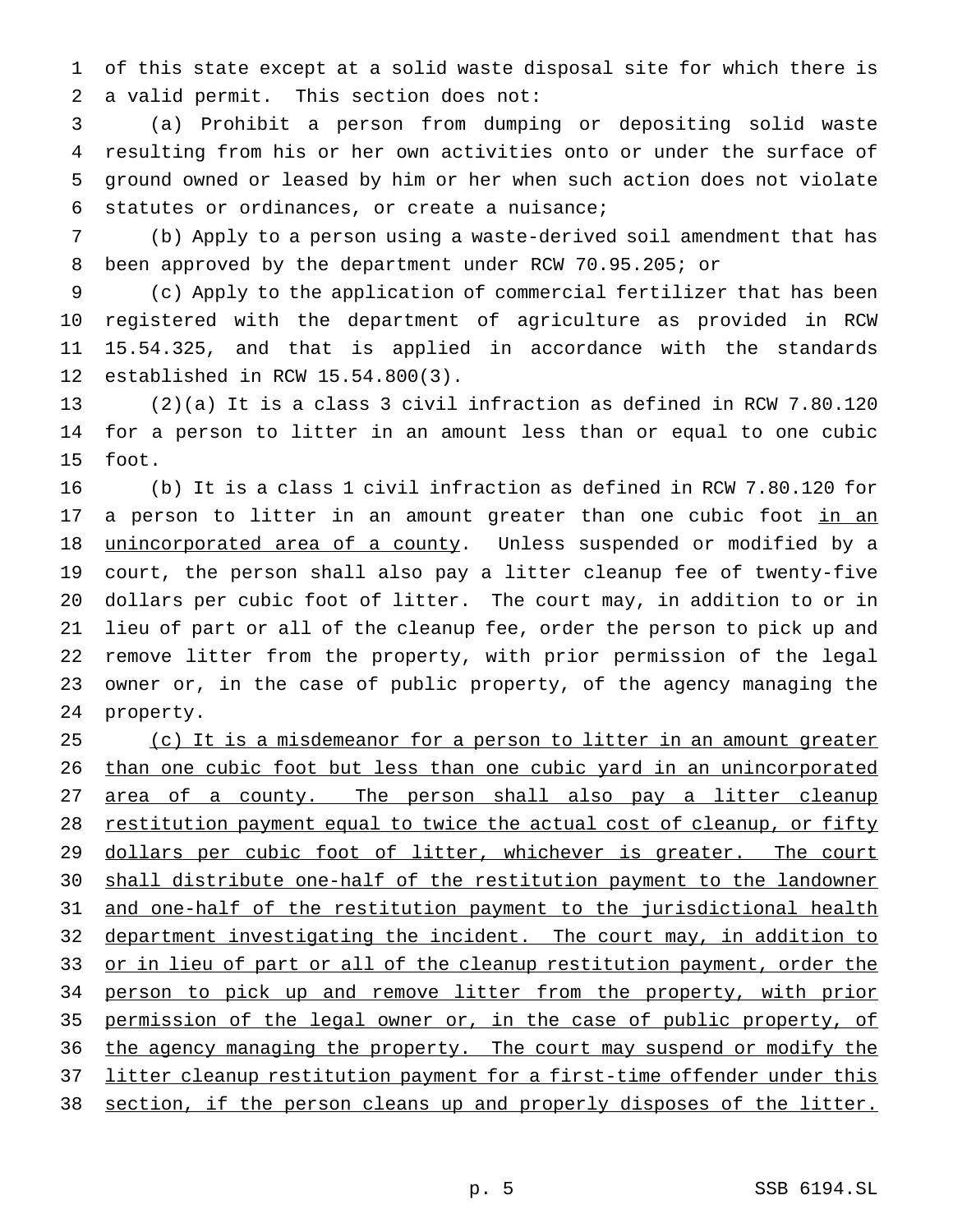(d) It is a gross misdemeanor for a person to litter in an amount of one cubic yard or more in an unincorporated area of a county. The person shall also pay a litter cleanup restitution payment equal to 4 twice the actual cost of cleanup, or one hundred dollars per cubic foot of litter, whichever is greater. The court shall distribute one-half of the restitution payment to the landowner and one-half of the 7 restitution payment to the jurisdictional health department 8 investigating the incident. The court may, in addition to or in lieu 9 of part or all of the cleanup restitution payment, order the person to 10 pick up and remove litter from the property, with prior permission of 11 the legal owner or, in the case of public property, of the agency 12 managing the property. The court may suspend or modify the litter cleanup restitution payment for a first-time offender under this 14 section, if the person cleans up and properly disposes of the litter. (e) If a junk vehicle is abandoned in violation of this chapter, RCW 46.55.230 governs the vehicle's removal, disposal, and sale, and 17 the penalties that may be imposed against the person who abandoned the vehicle.

 **Sec. 4.** RCW 46.55.230 and 1991 c 292 s 2 are each amended to read as follows:

 (1) Notwithstanding any other provision of law, any law enforcement 22 officer having jurisdiction, or any employee or officer of a jurisdictional health department acting pursuant to RCW 70.95.240, or any person authorized by the director shall inspect and may authorize the disposal of an abandoned junk vehicle. The person making the inspection shall record the make and vehicle identification number or license number of the vehicle if available, and shall also verify that the approximate value of the junk vehicle is equivalent only to the approximate value of the scrap in it.

 (2) The law enforcement officer or department representative shall provide information on the vehicle's registered and legal owner to the landowner.

 (3) Upon receiving information on the vehicle's registered and legal owner, the landowner shall mail a notice to the registered and legal owners shown on the records of the department. The notification shall describe the redemption procedure and the right to arrange for the removal of the vehicle.